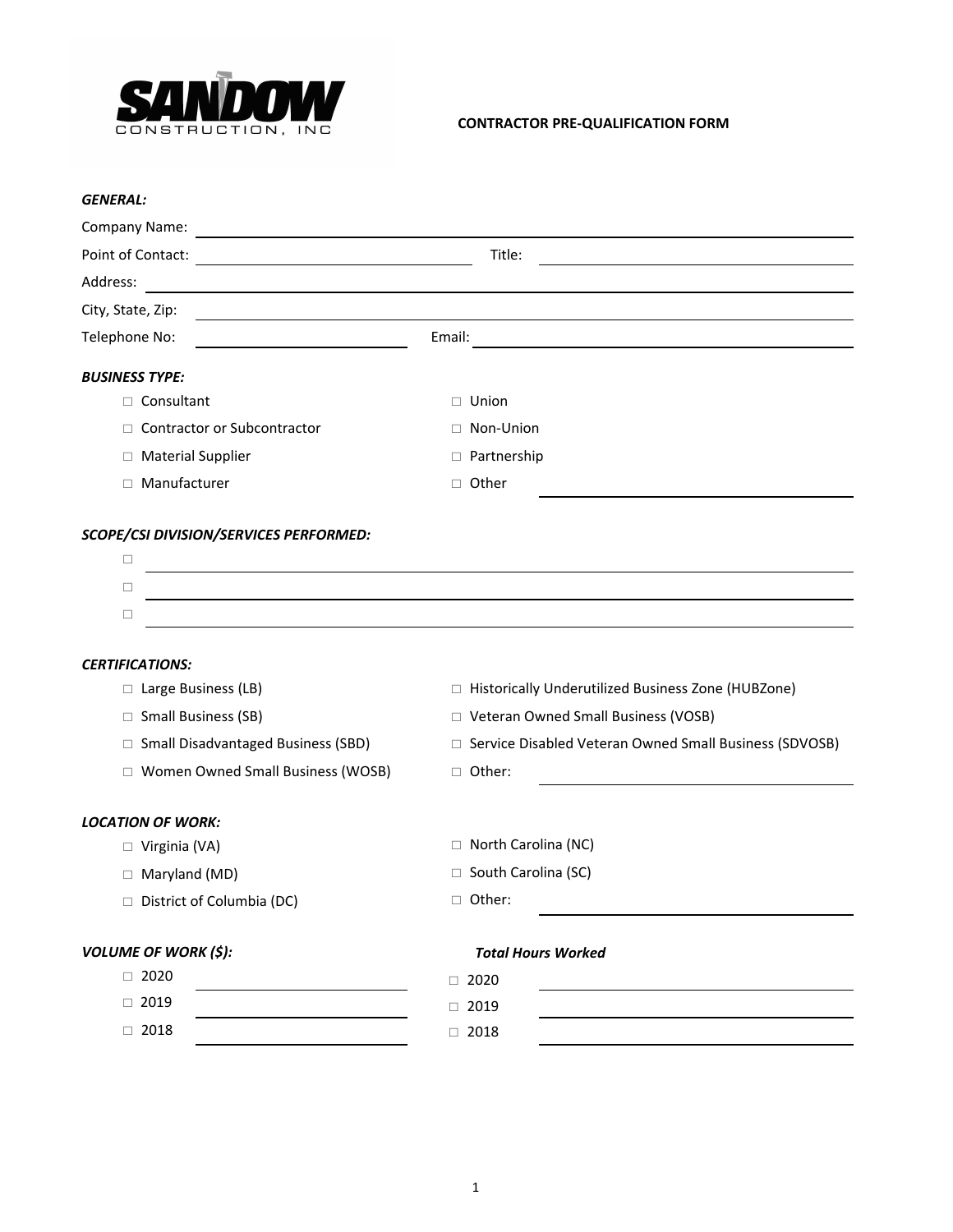

# **CONTRACTOR PRE-QUALIFICATION FORM**

## *SAFETY PERFORMANCE (LAST THREE YEARS):*

| <b>EMR</b>                        |                                                                                  |       |                      |                                                                                                                   |
|-----------------------------------|----------------------------------------------------------------------------------|-------|----------------------|-------------------------------------------------------------------------------------------------------------------|
| $\Box$ 2020                       |                                                                                  |       |                      |                                                                                                                   |
| $\Box$ 2019                       |                                                                                  |       |                      |                                                                                                                   |
| $\Box$ 2018                       |                                                                                  |       |                      |                                                                                                                   |
|                                   | Do you have a formal Safety Plan? (please provide)                               |       | $\Box$ Yes $\Box$ No |                                                                                                                   |
| <b>QUALITY CONTROL:</b>           |                                                                                  |       |                      |                                                                                                                   |
|                                   | Do you have a formal Quality Control Plan? (please provide) $\Box$ Yes $\Box$ No |       |                      |                                                                                                                   |
| <b>BONDING:</b>                   |                                                                                  |       |                      |                                                                                                                   |
| □ Bond Rate (%):                  |                                                                                  |       |                      |                                                                                                                   |
| □ Bonding Capacity:               |                                                                                  |       |                      |                                                                                                                   |
| □ Name of Surety:                 |                                                                                  |       |                      |                                                                                                                   |
| <b>WORK REVIEW:</b>               |                                                                                  |       |                      |                                                                                                                   |
|                                   |                                                                                  |       |                      | Please list projects currently being performed by your company. (Continue list on a separate sheet, if necessary) |
| Project                           | Location                                                                         | Value |                      | Description of Work                                                                                               |
|                                   |                                                                                  |       |                      |                                                                                                                   |
| <b>REFERENCES:</b>                |                                                                                  |       |                      |                                                                                                                   |
|                                   |                                                                                  |       |                      |                                                                                                                   |
| Please list three (3) references. |                                                                                  |       |                      |                                                                                                                   |